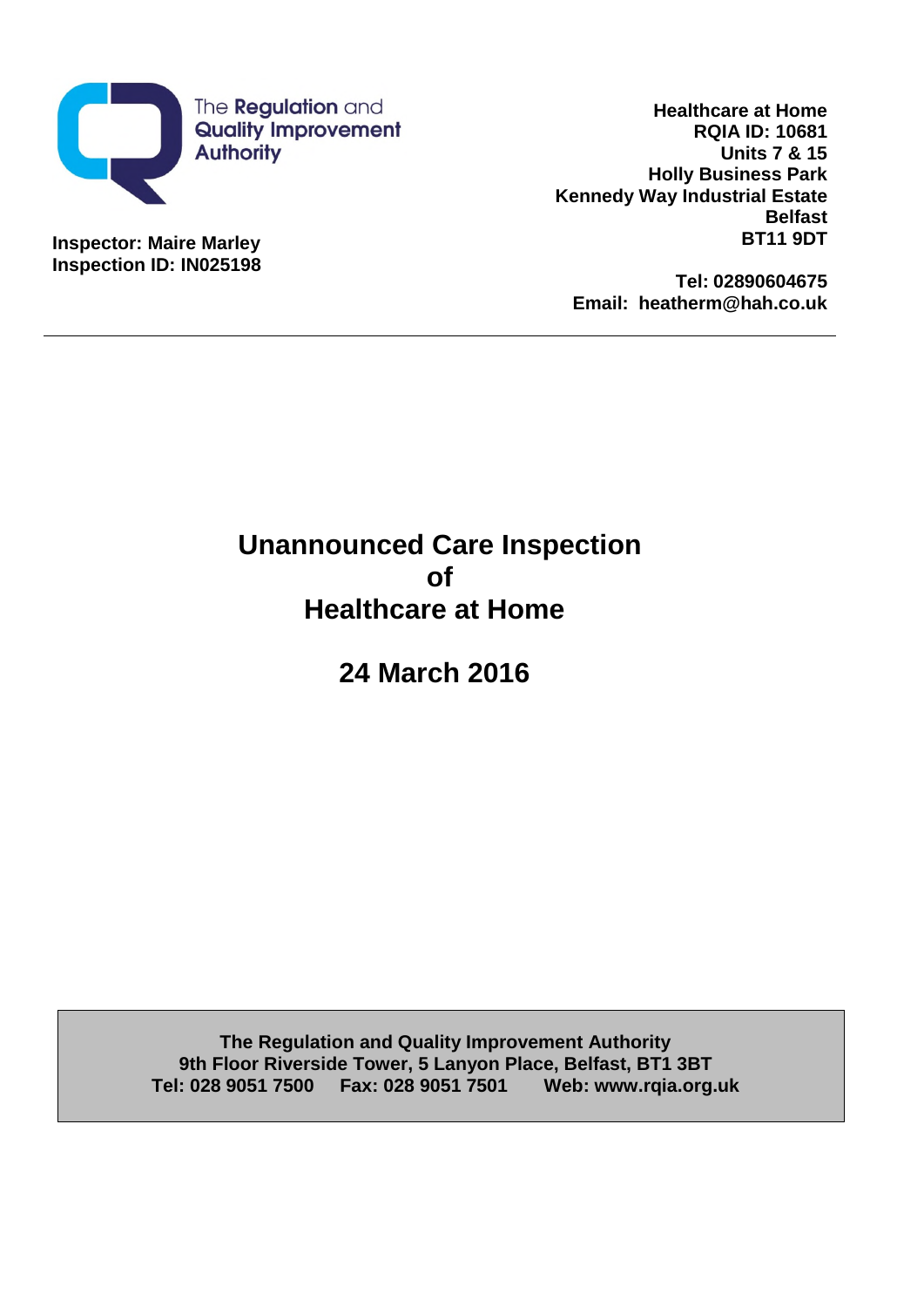# **1. Summary of Inspection**

An unannounced care inspection took place on 24 March 2016 from 9.30 to 12.00. Overall on the day of the inspection the agency was found to be delivering safe, effective and compassionate care. Areas for improvement were identified and are set out in the quality improvement plan appended to this report. This inspection was underpinned by The Nursing Agencies Regulations (Northern Ireland) 2005, and The DHSPSS The Nursing Agencies Minimum Standards (2008).

## **2. Actions/Enforcement Taken Following the Last Inspection**

No enforcement action has been taken as a result of the last inspection.

## **3. Actions/Enforcement Resulting From This Inspection**

Enforcement action did not result from the findings of this inspection.

#### **4. Inspection Outcome**

This inspection resulted in no requirements or recommendations being made. Findings of the inspection can be found in the main body of the report.

#### **5. Service Details**

| <b>Registered Organisation/ Registered</b><br><b>Provider</b><br>Healthcare at Home/Bridget Harrison       | <b>Registered Manager:</b><br><b>Heather Rosemary McNeely</b> |
|------------------------------------------------------------------------------------------------------------|---------------------------------------------------------------|
| Person in Charge of the Agency at the Time<br>of Inspection:<br><b>Heather McNeely</b>                     | <b>Date Registered:</b><br>14 August 2008                     |
| <b>Number of Registered Nurses, Health</b><br>Visitors and Midwives on the Agency's<br><b>Books:</b><br>11 |                                                               |

#### **6. Inspection Focus**

The inspection sought to assess progress with the issues raised during and since the previous inspection and to establish the level of compliance achieved with respect to the following themes:

## **Theme 1: Nurse Training - The agency has procedures in place to ensure all nurses are appropriately trained and qualified for their roles.**

## **Theme 2: Vulnerable adults and children are protected from abuse.**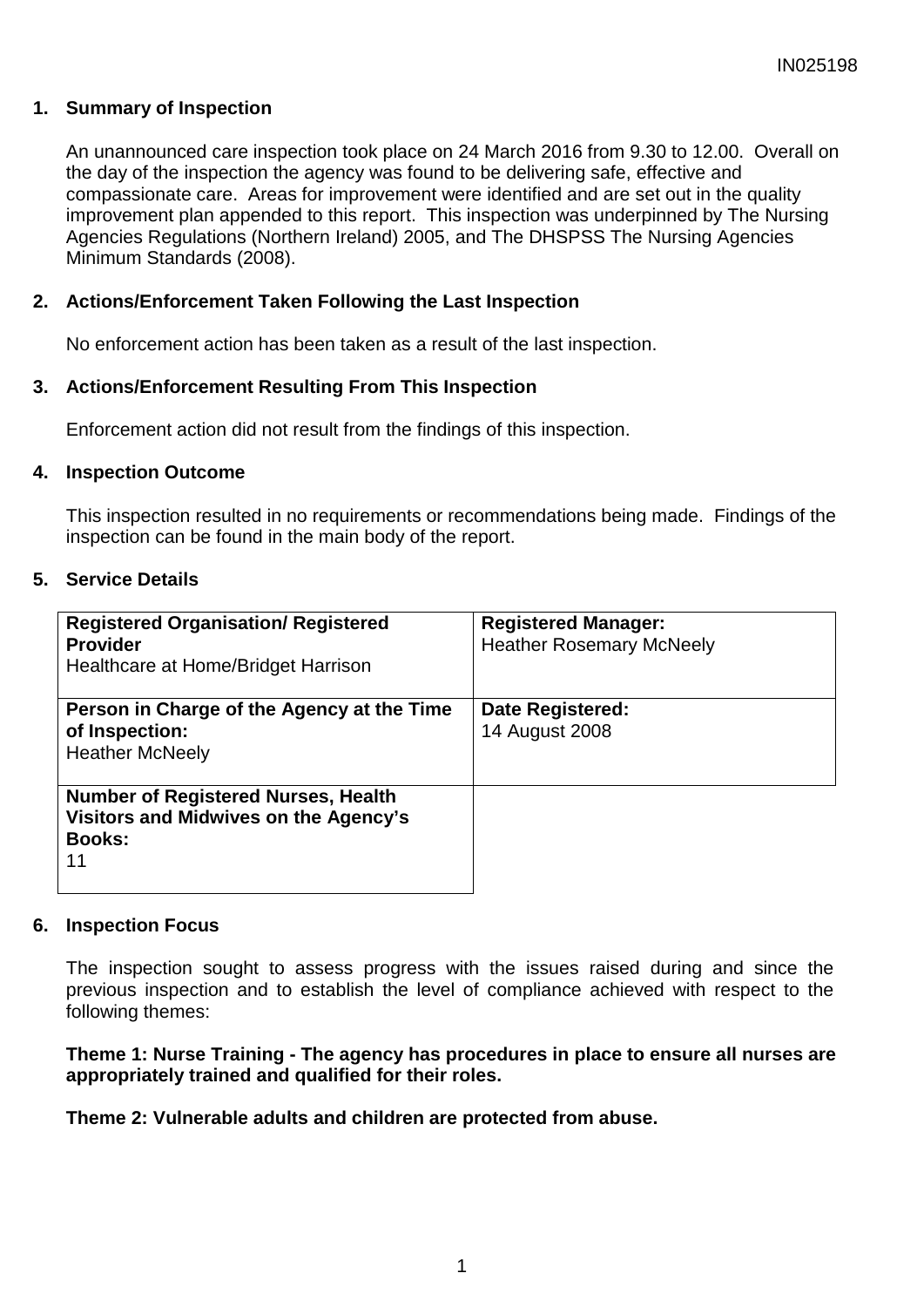# **7. Methods/Process**

Specific methods/processes used in this inspection include the following:

- Discussion with the registered manager
- Discussion with a team of nurses
- Discussion with two nurses privately
- Review of records
- Observation during inspection of the premises
- Evaluation and feedback

Prior to inspection the following records were examined:

- Previous care inspection report
- Notifiable events submitted since the previous care inspection
- Written and verbal communication received since the previous care inspection

The following records were examined during the inspection:

- Staff training record
- Staff induction
- Dates of staff supervision and appraisal
- Staff recruitment files
- Staff competency assessment
- Selected policies and procedures
- Incident records
- Record of complaints
- Sample of policies and procedures

The inspector would like to thank the registered manager and the staff team for their support and co-operation throughout the inspection process.

## **8. The Inspection**

## **8.1 Review of Requirements and Recommendations from Previous Inspection**

| <b>Previous Inspection Recommendations</b> |                                                                                                                                                          | <b>Validation of</b><br><b>Compliance</b> |
|--------------------------------------------|----------------------------------------------------------------------------------------------------------------------------------------------------------|-------------------------------------------|
| <b>Recommendation 1</b>                    | The registered person should ensure that a policy is<br>in place for Safeguarding Children and is in line with                                           |                                           |
| <b>Ref: Standard 9.2</b>                   | current legislation.                                                                                                                                     |                                           |
|                                            |                                                                                                                                                          | <b>Met</b>                                |
|                                            | Action taken as confirmed during the inspection:<br>The policy for safeguarding children was available<br>and up to date at the time of this inspection. |                                           |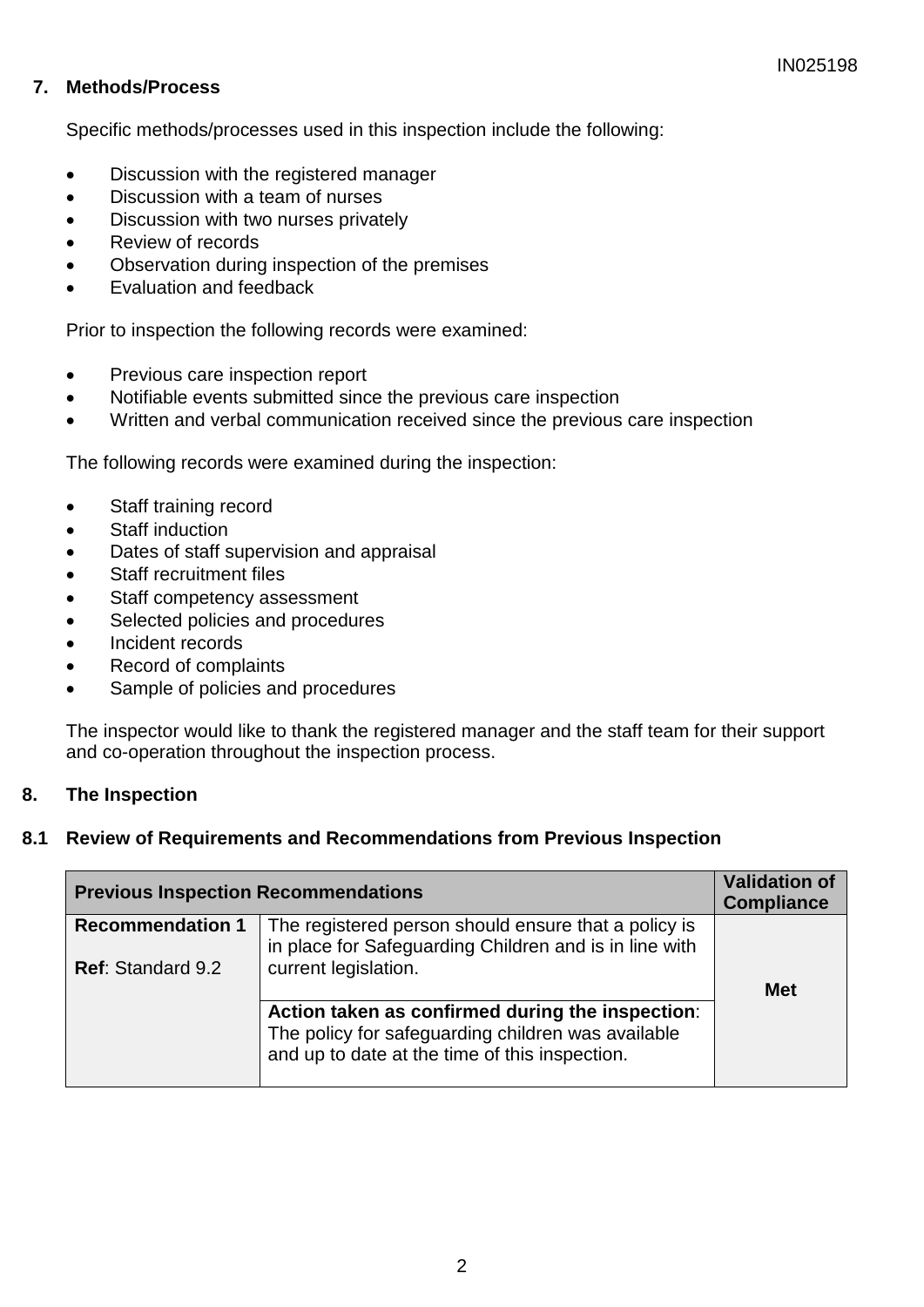|                                                     |                                                                                                                                                                                                                                                                                                                                                                  | <b>INUZ519</b> |
|-----------------------------------------------------|------------------------------------------------------------------------------------------------------------------------------------------------------------------------------------------------------------------------------------------------------------------------------------------------------------------------------------------------------------------|----------------|
| <b>Recommendation 2</b><br><b>Ref: Standard 2.5</b> | The registered person should ensure that the<br>Absence of Registered Manager Policy is reviewed<br>three yearly or as required.<br>Action taken as confirmed during the inspection:<br>The policy was examined and found to be up to date<br>and satisfactory at the time of inspection.                                                                        | <b>Met</b>     |
| <b>Recommendation 3</b><br><b>Ref: Standard 2.1</b> | The registered person should ensure that the<br>following policies are in line with current legislation:<br>Safeguarding of Vulnerable Adults<br>Whistleblowing<br>$\bullet$<br>Action taken as confirmed during the inspection:<br>A review of the Safeguarding of Vulnerable Adults<br>and Whistleblowing policies found them to be current<br>and up to date. | <b>Met</b>     |
| <b>Recommendation 4</b><br>Ref: Standard 4.2        | The registered person should ensure that an Access<br>NI check for all nurses has been received prior to<br>commencement of employment.<br>Action taken as confirmed during the inspection:<br>A review of three staff files found that the appropriate<br>Access NI checks had been undertaken.                                                                 | <b>Met</b>     |

## **8.2 Theme 1: Nurse Training - The agency has procedures in place to ensure all nurses are appropriately trained and qualified for their roles.**

# **Is Care Safe?**

Healthcare at Home is a nursing agency based in Belfast. The agency provides specialist homecare nursing services which facilitates early discharge programmes, specialist outpatient treatment services, outreach chemotherapy and a broad range of clinical services within the Trusts and private sector.

The agency has a dedicated training department and effective policies that detail the role and responsibilities of the nurse and managerial staff regarding professional development and training, as specified by the Nursing and Midwifery Council (NMC). The policy outlines mandatory training requirements and was found to be up to date.

Records examined provided evidence that the training needs of individual nurses are identified and systems are in place to provide nurses with a wide range of training that included mandatory training and professional development. During discussions with nurses in a group and with two nurses individually, they outlined the training and information provided over the past year and all commented positively on the training opportunities provided by the agency.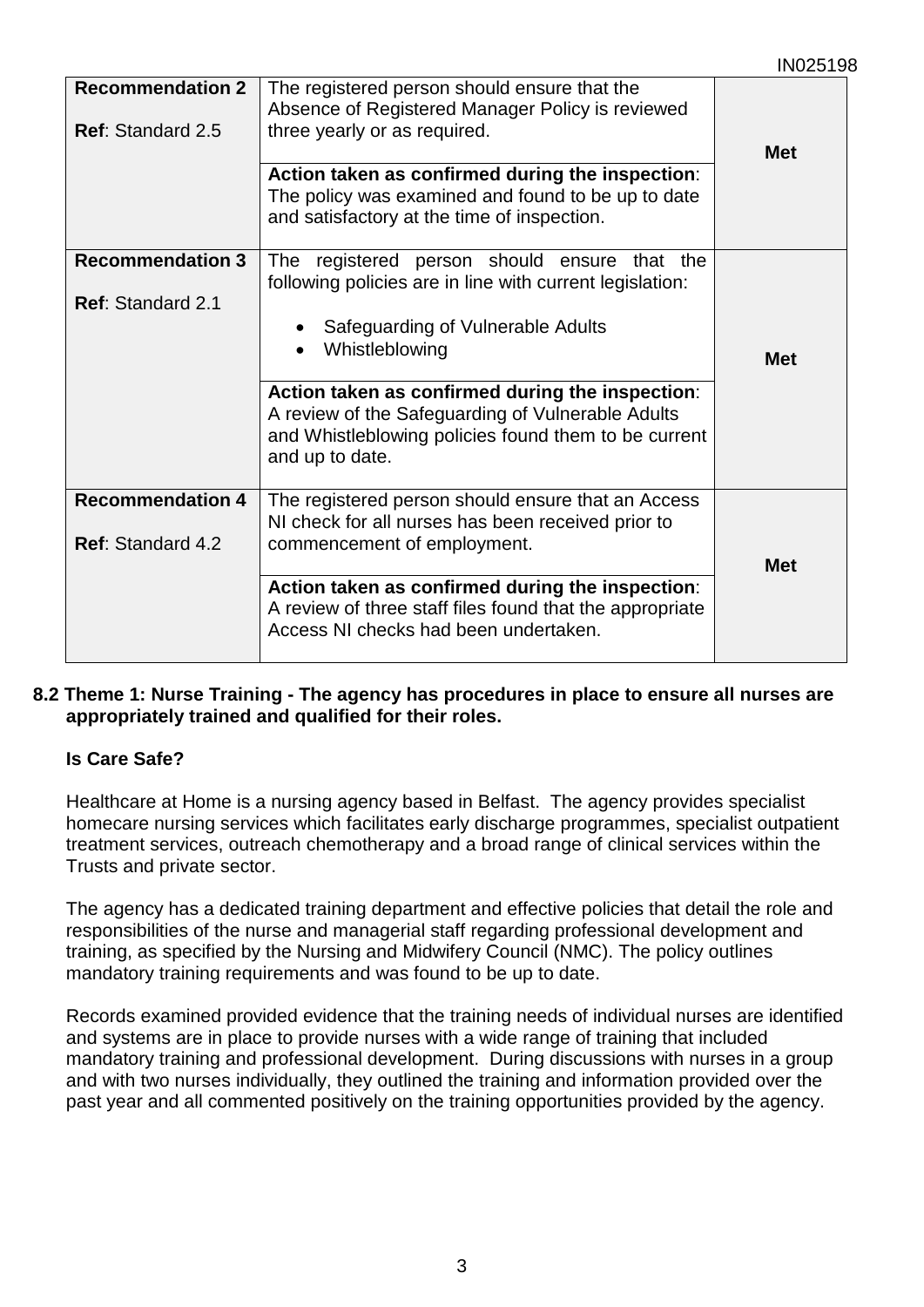Information examined indicated that each new nurse must complete an induction prior to any placement. The examination of three training records provided evidence that staff had completed a structured orientation and induction programme.

On the day of this inspection the administration systems were well organised and required records were maintained and easily retrieved for examination.

## **Is Care Effective?**

In discussion with staff it was evident emphasis was placed on training. Records examined demonstrated that the training needs of individual staff are identified and systems are in place to meet identified training needs. There was evidence in records examined that mandatory training was up to date. A sample of comments made on the day by nurses regarding their professional development opportunities and training was as follows:

- *"*Healthcare at home is excellent at providing training."
- "I feel the training is over and above the requirements and ensures I remain up to date with my practice."
- "The training and development opportunities provided are really excellent and those areas which I identify in my appraisals are always met."

Prior to employment, agency staff are required to complete the required mandatory training provided by the agency. It was noted from records viewed that the agency maintains a record of the content of training and the name and qualifications of the person providing the training.

There were suitable arrangements in place to ensure that the skills and expertise of the nurse are matched to the requirements of placements. The registered manager and staff consulted reported that prior to any new contract the nurse is required to complete training in areas specific to the needs of individual service users. This information was confirmed in the three training records reviewed.

Arrangements are in place to check that nurses are registered with the NMC, and nurses are required to produce evidence that their professional registration requirements are met and maintained on an ongoing basis. Policies also referred to the need for nurses to adhere to the NMC Code of Professional Conduct.

There was evidence that staff are in receipt of annual appraisals. An element of the appraisal meeting is to identify and plan training for the forthcoming year. Records viewed provided evidence of regular supervision. Staff consulted expressed satisfaction with the support they received from the management team and reported contact is both informally and formally.

## **Is Care Compassionate?**

Arrangements are in place for the agency to obtain the views of service users. These arrangements also include obtaining service users' views on the nurses provided and their competency. The registered manager discussed these arrangements and described the process for engaging with service users monthly in order to obtain their feedback. The feedback is then populated in a graph format.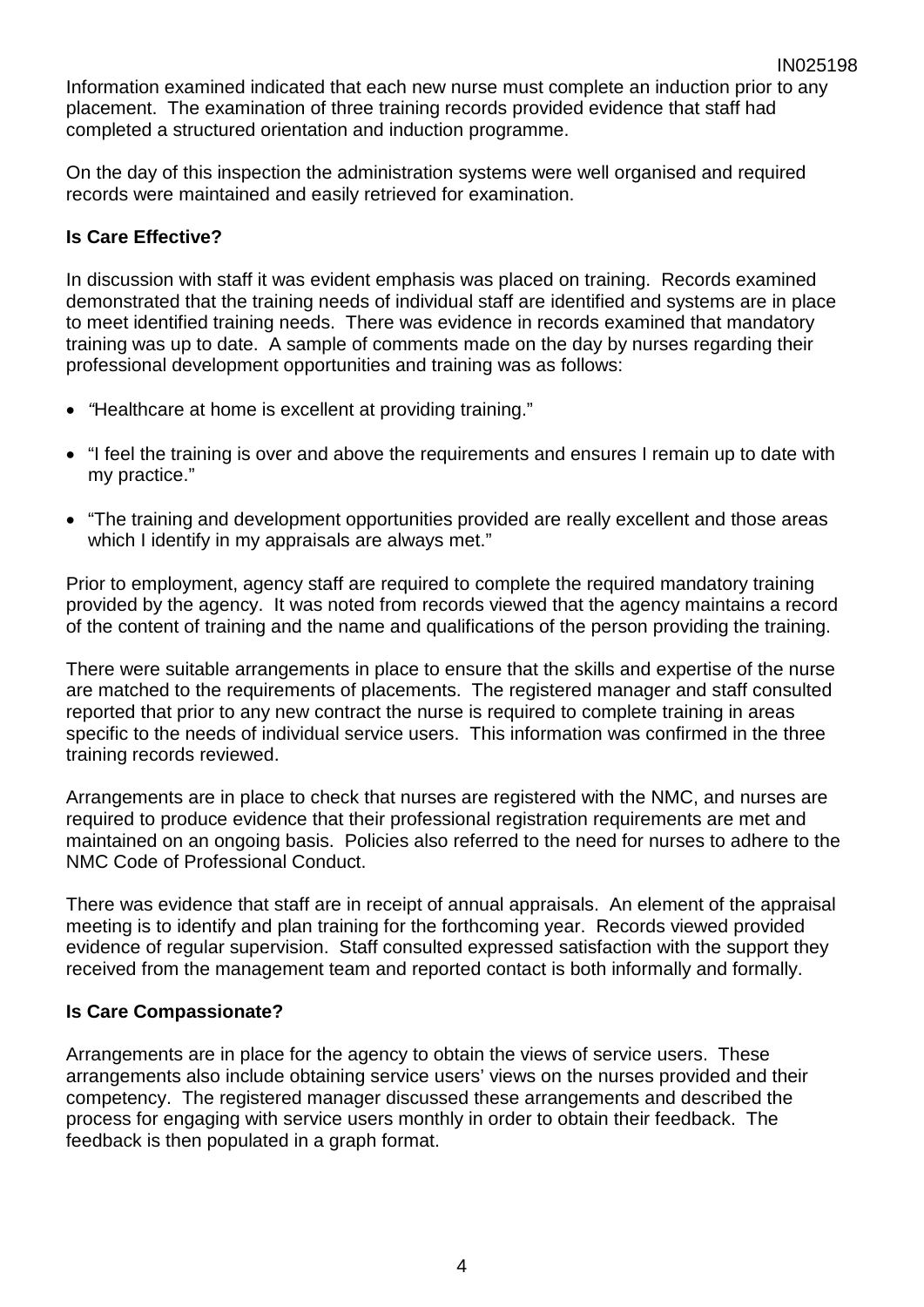The agency analyses the outcome of feedback received, and if required an action plan is developed to address any identified improvements. Comments viewed in returned questionnaires were very positive and indicated service users' satisfaction with the service received.

The registered manager reported that the training record for each nurse is reviewed every month, with a further review of training impact and competencies undertaken by the manager approximately every two months. This is an effective arrangement that ensures the continued competence and capability of the nurses.

## **Areas for Improvement**

There were no areas for improvement identified within this theme.

| <b>Number of Requirements</b> |  | <b>Number Recommendations:</b> |  |
|-------------------------------|--|--------------------------------|--|
|-------------------------------|--|--------------------------------|--|

## **8.3 Theme 2: Vulnerable adults and children are protected from abuse.**

Healthcare at Home has a global policy for safeguarding vulnerable adults. Within each region policies are then further developed to include the local arrangements for safeguarding vulnerable adults.

The training records examined confirmed that procedures for protecting vulnerable adults, and safeguarding children and young people, are included in the induction programme for staff. In addition, information is displayed in the office on the contact numbers for the local trusts and the regional out of hours social work offices.

There is a written policy on whistleblowing and procedures that outline the responsibility of staff in highlighting concerns or issues relating to poor practice.

The registered manager and staff employed in Northern Ireland were fully familiar with the reporting systems in the event of concerns regarding the protection of vulnerable adults, young people and children, and were fully aware of the records that are required to be maintained. There had been no reported incidents within the agency in the past year.

# **Is Care Effective?**

The registered manager told the inspector of the range of safeguards the agency had implemented to ensure vulnerable adults, young people and children are protected from abuse.

The registered manager reported she was assured that prior to placement agency nurses were provided with sufficient information to ensure they took appropriate action in the event of a suspicion of, or actual abuse. The registered manager was confident with her role and responsibility regarding any investigation in the event of an allegation of abuse being made. The Director of Clinical Services assumes the role of "Safeguarding Champion" and ensures that the organisation's adult safeguarding policy is implemented throughout the organisation.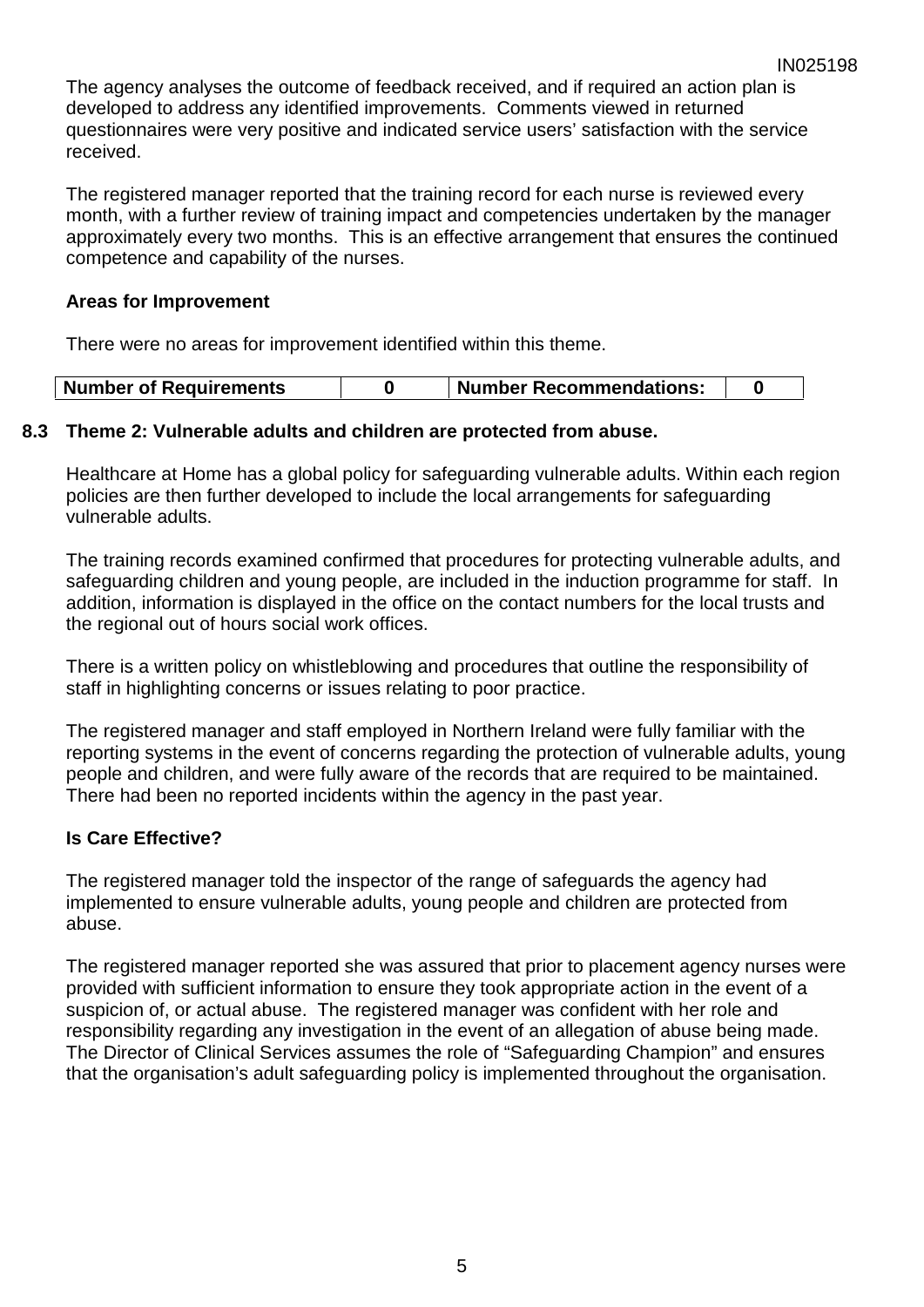# **Is Care Compassionate?**

Robust systems were in place to recruit staff as outlined in the recruitment policy and procedures. The registered manager confirmed that she is actively involved in the recruitment process and it was evident that the management team are committed to ensuring any nurse placed by the agency is competent and suitably skilled for the placement. Records are held regarding placement of nurses and the decision making process in this regard.

Three personnel files reviewed were found to be fully compliant with the legislation and standards.

Staff employed complete a corporate induction and are then inducted locally. The induction programme included training in all aspects of abuse and the protection of vulnerable adults, young people and children. Refresher training is provided for nurses on an annual basis. As previously stated, there was evidence that the agency has a programme of supervision in place for each nurse.

Discussion with the registered manager and the staff team, along with the review of training materials and nurse's training files, demonstrated that the agency was effectively adhering to appropriate adult safeguarding procedures.

The agency provides the nurse and service users with an out of hours telephone number should they have a need to raise a concern or require guidance.

#### **Areas for Improvement**

There were no areas for improvement identified within this theme.

| <b>Number of Requirements</b> | Number Recommendations: |
|-------------------------------|-------------------------|
|-------------------------------|-------------------------|

#### **Standard 11: There are arrangements in place to respond promptly to requests for private nursing care.**

## **Is Care Safe?**

The agency referral system for responding to requests to provide a service within a patient's own home was discussed, and the registered manager and staff could clearly describe the arrangements in place. These arrangements corresponded with the agency procedures to attend any such requests. It was evident the referral system from the local health care trust to the agency was robust and transparent.

Following referral, patients are assessed by a member of the nursing team and an information booklet, treatment record and care plan is developed with the patient. A copy of the information booklet and treatment record is provided to all new patients.

## **Is Care Effective?**

Review of the statement of purpose and the service user guide evidenced up to date information regarding the agency. The complaints section in the statement of purpose and the service user guide had been revised and were in keeping with regulations.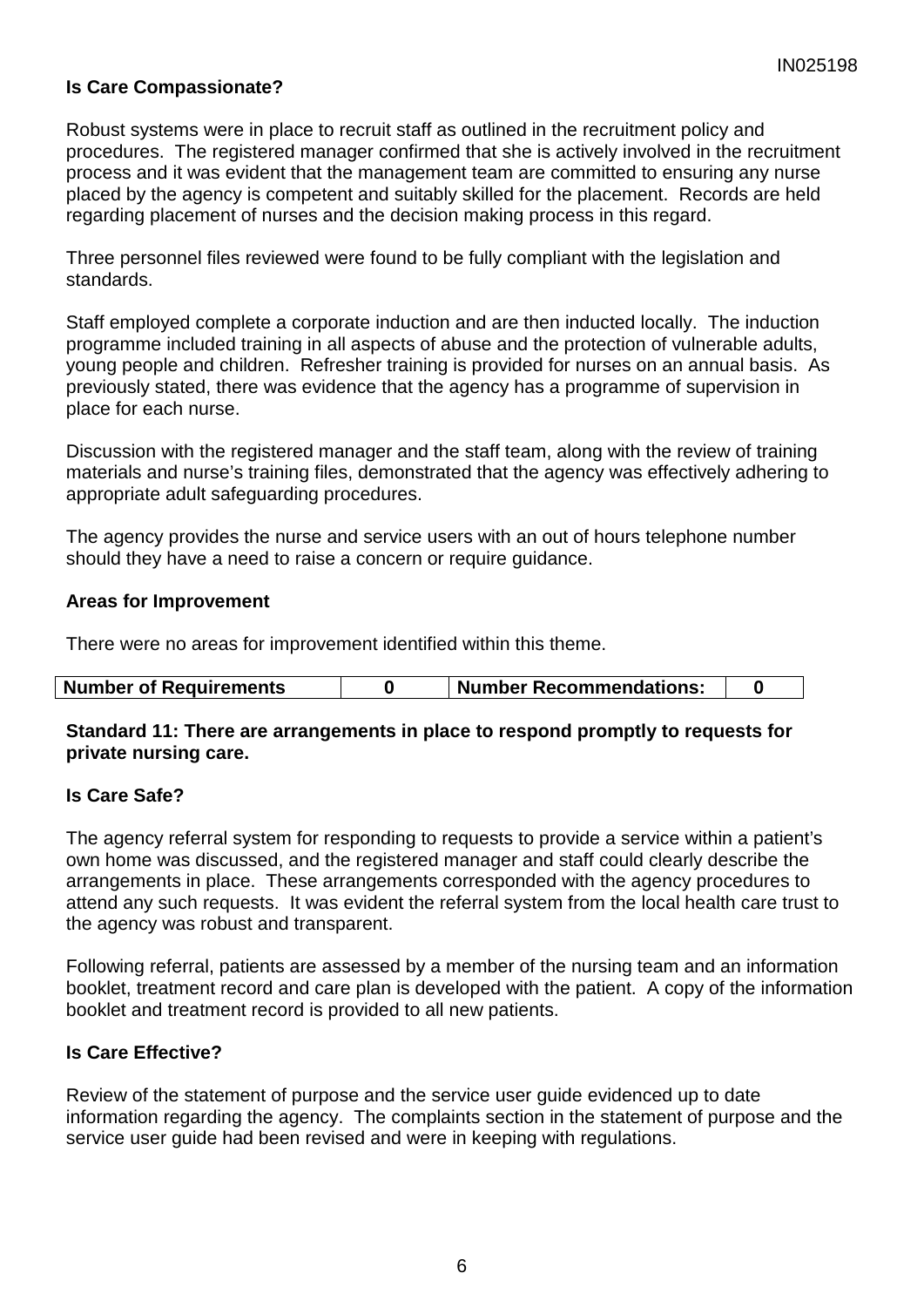# **Is Care Compassionate?**

It was reported that generally the nurse visits the patient prior to discharge from hospital and all relevant information and training is provided. During home visits the nurse provides any additional information or support. Staff outlined the work/support provided and it was evident that care provided was person centred and individualised to the programme of treatment each patient has agreed.

#### **Areas for Improvement**

There were no areas for improvement identified within this theme.

| <b>Number of Requirements</b><br>  Number Recommendations: |  |  |  |  |
|------------------------------------------------------------|--|--|--|--|
|------------------------------------------------------------|--|--|--|--|

**Standard 12: Safe effective nursing care, that is based on continuous assessment, is planned and agreed with the patient, is accurately recorded in care plans and is regularly reviewed.**

## **Is Care Safe?**

A person-centred nursing care plan based on an initial assessment of the patient's care needs is implemented and re-assessed at each visit. The care plan is agreed and signed by the patient, and a copy of the record is held in the patient's home.

## **Is Care Effective?**

The agency has a system in place to ensure that they obtain consent from each patient prior to the commencement of any treatment. It was evident that arrangements were in place to ensure that patients were kept fully informed of issues relating to the care provided by the agency nurse.

Systems were in place to ensure that patients were provided with opportunities to make comments about the quality of care provided. These included the regular visits to the patients' homes by the nurse's line manager.

There was evidence that the agency had robust systems in place to provide ongoing clinical supervision, annual competency assessments and appraisals for the nurse employed by the agency.

## **Is Care Compassionate?**

Patients are encouraged to participate in their care and have the opportunity to provide feedback on the service provided.

The discussions held with the registered manager and the named nurse demonstrated that any outcomes of the prescribed treatment and care are clearly explained to patients, and there are ample opportunities to discuss the options available.

## **Areas for Improvement**

There were no areas for improvement identified within this theme.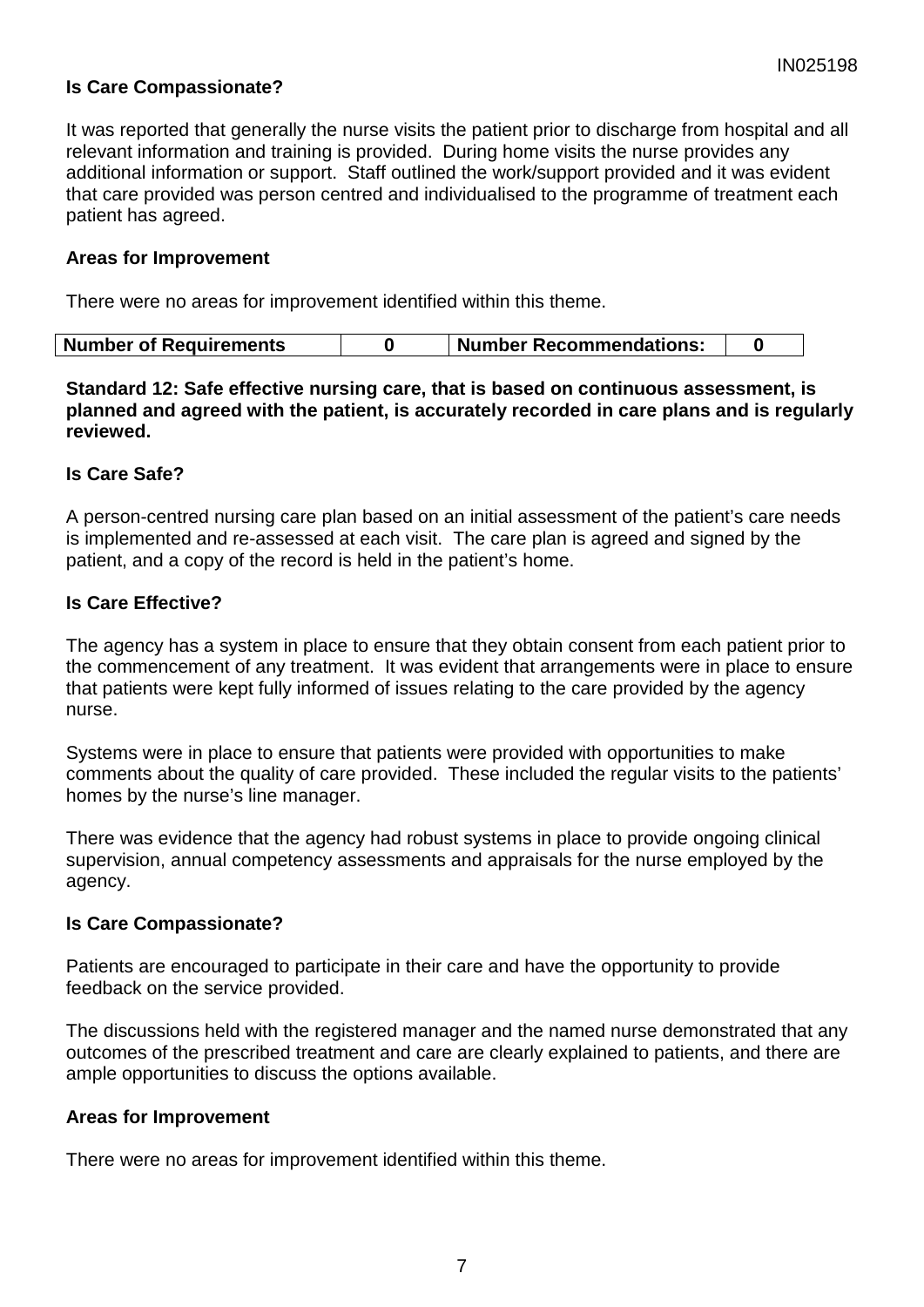| Number of Requirements |  | <b>Number Recommendations:</b> |  |
|------------------------|--|--------------------------------|--|
|------------------------|--|--------------------------------|--|

#### **Standard 13: There are accurate and up to date case records for private patients who receive care in their own homes by nurses supplied by the nursing agency.**

# **Is Care Safe?**

The staff team was fully familiar with the agency guidelines relating to the management of record keeping and access to patient records. A review of a sample of case records found that entries were contemporaneous, dated, timed and signed, with the signature accompanied by the name and designation of the signatory.

# **Is Care Effective?**

Staff consulted outlined the records maintained in the patients' homes, and explained that on each visit they recorded the care or treatment provided in the patients' records. Staff were fully aware of the procedures regarding the management of the patients' records.

## **Is Care Compassionate?**

The information provided to patients and discussions with the staff team and registered manager provided evidence that patients are fully aware of the records maintained and how they would be retained.

## **Areas for Improvement**

There were no areas for improvement identified within this standard.

| <b>Number Recommendations:</b><br><b>Number of Requirements</b> |
|-----------------------------------------------------------------|
|-----------------------------------------------------------------|

## **Standard 14: Consent to treatment and care is obtained from private patients who receive care in their own home.**

## **Is Care Safe?**

The agency has a clear policy and procedure in place for obtaining consent to treatment and care that reflected the NMC Code of Professional Conduct and DHSSPS guidelines.

Nurses spoken with during the inspection explained that prior to any treatment the patient has also consented to be involved in the treatment plan.

Nurses are available during home visits to explain all procedures and answer any questions.

## **Is Care Effective?**

It was evident from the review of records and discussions with the named nurse that the patient is provided with information regarding their treatment, possible side effects and expected outcomes prior to obtaining consent.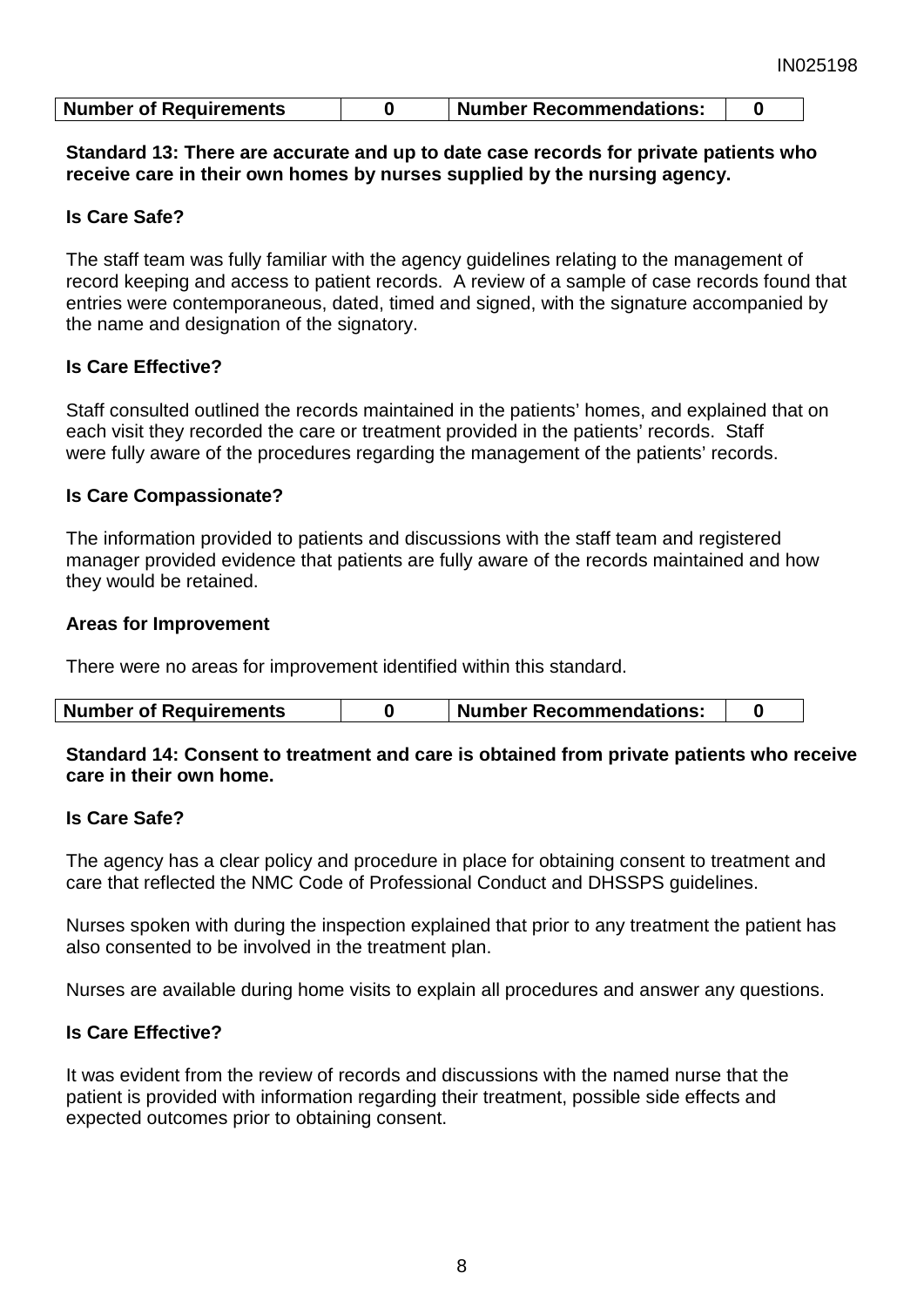# **Is Care Compassionate?**

Discussions with the staff team found them to be professional and fully conversant with the different aspects of obtaining consent. It was evident that the nurses placed emphasis on ensuring that patients and their representatives were fully informed of the implications of the treatment and any options available to them.

#### **Areas for Improvement**

There were no areas for improvement identified within this standard.

#### **Standard 15: There are arrangements in place to ensure that agency nurses manage medicines safely and securely in private patients' own homes.**

#### **Is Care Safe?**

Nurses are issued with relevant information regarding the medication to be administered and any specific treatment protocols relating to the medication. An information pack is also included in the patient support programme. In discussions it was confirmed that compliance with the medications policy and procedure and the specific treatment administration is checked during supervision/site visits.

## **Is Care Effective?**

The agency has policies and procedures in place for the management and administration of medication in the patient's own home. The policy and procedures covers all activities concerned with the management of medicines for private patients.

## **Is Care Compassionate?**

Staff consulted were fully aware and could confidently discuss the records to be maintained regarding the administration of medicines. The procedures for reporting any medication incidents that occur in private patients' homes were discussed, and the named nurse was familiar with the process to follow in the event of such an occurrence.

#### **Areas for Improvement**

There were no areas for improvement identified within this standard.

| <b>Number of Requirements</b> |  | <b>Number Recommendations:</b> |  |
|-------------------------------|--|--------------------------------|--|
|-------------------------------|--|--------------------------------|--|